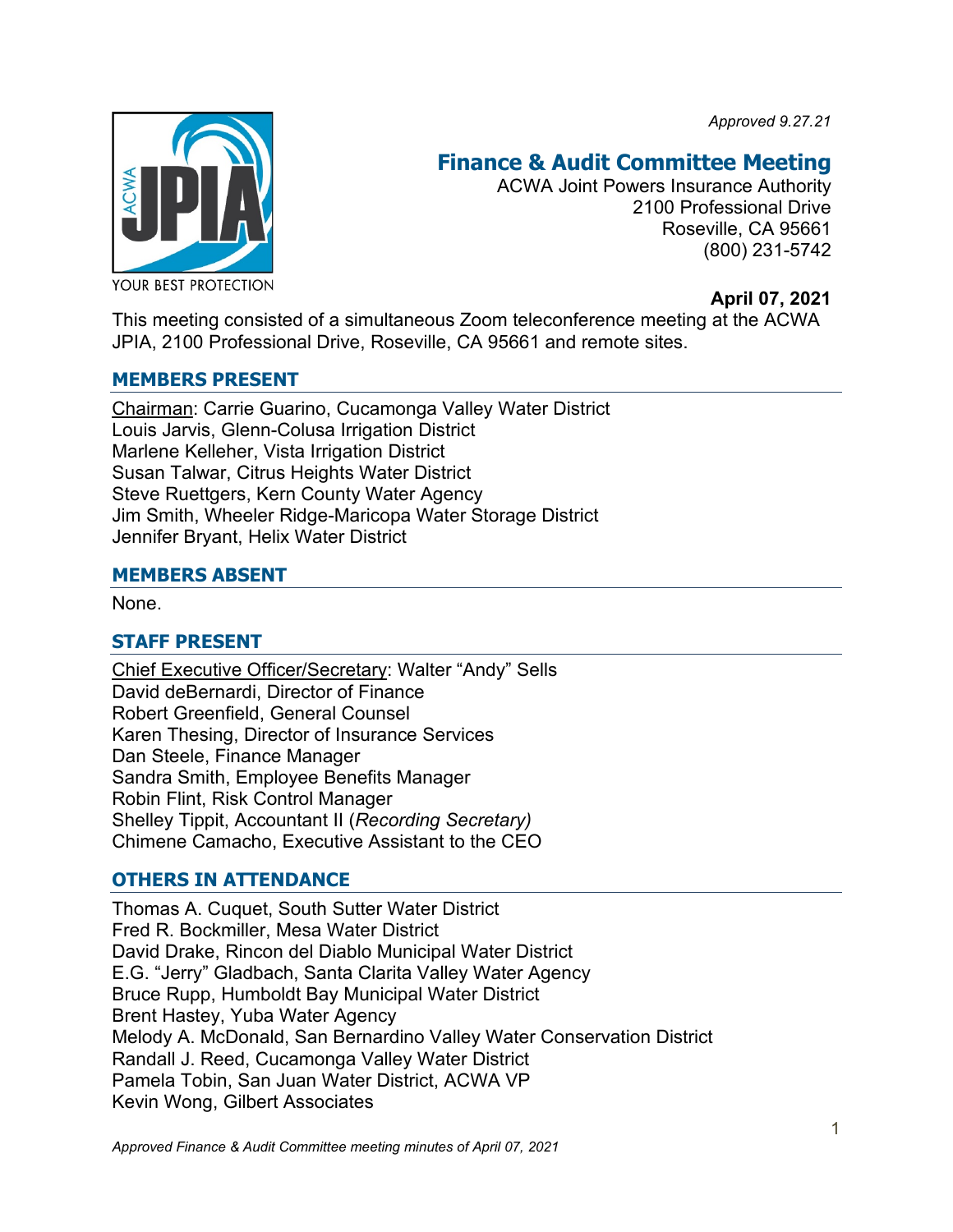#### Bob Green, Gilbert Associates

# **WELCOME/INTRODUCTIONS**

Chairman Guarino welcomed everyone in attendance.

#### **CALL TO ORDER AND ANNOUNCEMENT OF QUORUM**

Chairman Guarino called the meeting to order at 10:10a.m. She announced there was a quorum.

# **ANNOUNCEMENT RECORDING OF MINUTES**

Chairman Guarino announced that the meeting would be recorded to assist in preparation of minutes. Recordings are kept 30 days following the meeting, as mandated by the California Brown Act.

#### **PUBLIC COMMENT**

Chairman Guarino noted that, as the agenda stated, members of the public would be allowed to address the Finance & Audit Committee on any agenda item prior to the Committee's decision on that item. Comments on any issues on the agenda, or not on the agenda, were also welcomed. No comments were brought forward.

#### **ADDITIONS TO OR DELETIONS FROM THE AGENDA**

Chairman Guarino asked for any additions to, or deletions from, the agenda; none requested.

#### **APPROVAL OF MINUTES**

Chairman Guarino called for approval of the minutes of the August 24, 2020 meeting. A suggestion was made that the word "uncertainty" be removed from page 3 of the unapproved minutes under Long-Term Investment Policy section, second paragraph. The Committee approved the minutes as amended as follows: Mr. Babbe noted that with the election and COVID-19, JPIA's long term investment strategy and discipline manner remain key components.

M/S/C (Ruettgers/Kelleher) (Guarino-Yes; Jarvis-Yes; Bryant-Yes; Kelleher-Yes; Talwar-Yes; Ruettgers-Yes; Smith-Yes): That the Finance & Audit Committee approve the minutes of the August 24, 2020 meeting, as amended.

# **MEETINGS ATTENDED ON BEHALF OF THE JPIA**

None reported.

#### **FINANCIAL STATEMENTS**

Mr. Wong and Mr. Green reported that the JPIA received an unmodified opinion. The opinion stated that the Financial Statements present fairly, in all material respects, the financial position of the JPIA as of September 30, 2020, and the results of its operations and cash flows for the year then ended in conformity with accounting principles generally accepted in the United States of America.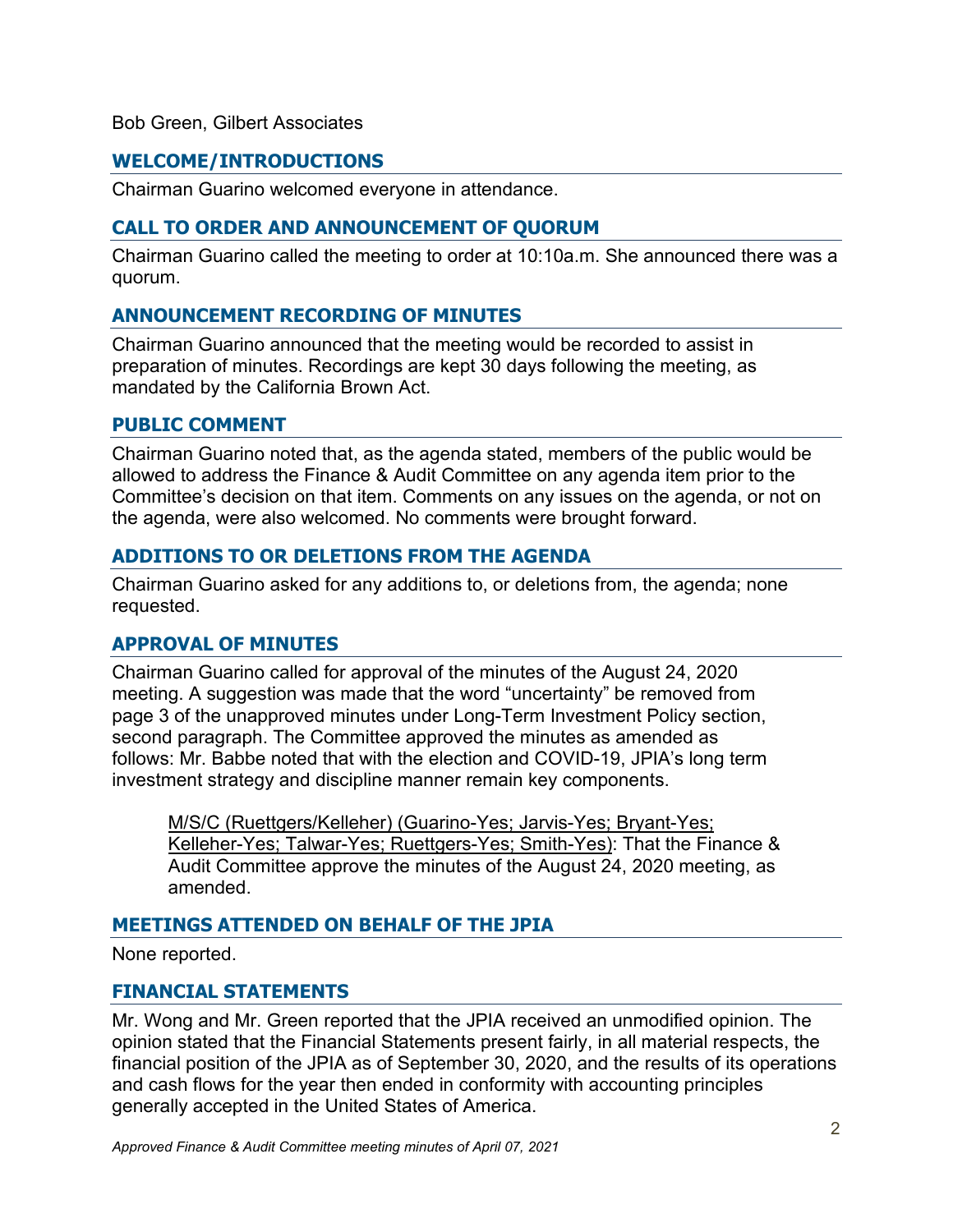As in the previous year, the JPIA prepared a Comprehensive Annual Financial Report in accordance with the Government Finance Officers Association (GFOA) standards. Management intends to submit this report to the GFOA for review in order to again obtain a Certificate of Achievement for Excellence in Financial Reporting. Consequently, the annual report has additional reports therein to meet these high standards.

M/S/C (Jarvis/Smith) (Guarino-Yes; Jarvis-Yes; Bryant-Yes; Kelleher-Yes; Talwar-Yes; Ruettgers-Yes; Smith-Yes): That the Finance & Audit Committee recommends that the Executive Committee Approve the Audited Financial Statements and to forward to the Board of Directors at their next meeting for final approval.

# **OPERATING BUDGET**

Mr. deBernardi conveyed that in March of each year, a proposed operating budget is submitted to the Finance & Audit Committee and then to the Executive Committee for review. At the ACWA spring conference, the proposed operating budget is presented for approval to the Board of Directors. The budget covers General & Administrative (G&A) Expenses for the fiscal year ending September 30, 2022.

The most significant changes to the G&A budget for the fiscal year are staff salaries and staff employee benefits. Staff Salaries increase is due to a 2.5% cost of living adjustment. Staff Employee Benefits increase is due to a reduction of the discount rate and projected increases to future costs.

The overall increase in the Operating Budget is 9.9%. Salaries remain the largest line item in the budget.

M/S/C (Kelleher/Bryant) (Guarino-Yes; Jarvis-Yes; Bryant-Yes; Kelleher-Yes; Talwar-Yes; Ruettgers-Yes; Smith-Yes): That the Finance & Audit Committee recommends that the Executive Committee Approve the Operating Budget for fiscal year ending September 30, 2022 and to forward to the Board of Directors at their next meeting for final approval.

#### **INVESTMENT PORTFOLIO**

Mr. deBernardi reported JPIA allocates investments into two different portfolios. The "Fixed Income" portfolio has a balance of approximately \$141 million and the portion of the portfolio allocated to the California Water Insurance Fund (CWIF) is approximately \$71 million.

# **CEO UPDATE**

Mr. Sells reported on relevant current issues:

• The Finance & Audit Committee structure change to add two members from the Executive Committee.